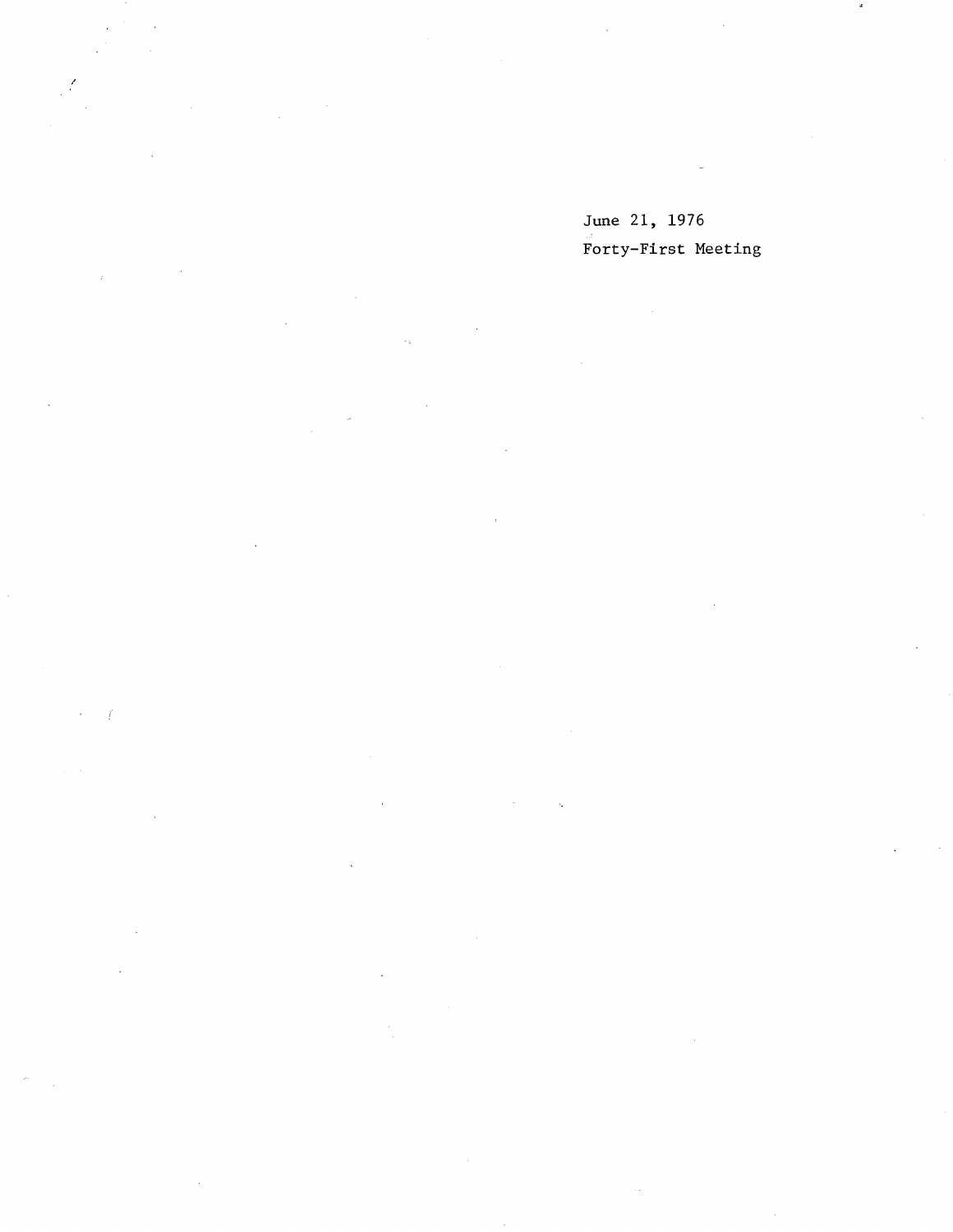## **THE UNIVERSITY OF MANITOBA**

/—

# **Inter.Departmental Correspondence**

|                 |                                            | $_{\text{DATE}}$ June 14, 1976 |
|-----------------|--------------------------------------------|--------------------------------|
| ТO              | MEMBERS OF THE SCIENCE EXECUTIVE COMMITTEE |                                |
| FROM            | G. Richardson, Secretary                   |                                |
| <b>SUBJECT:</b> |                                            |                                |

The forty-first meeting of the Executive Committee of Faculty Council has been called for Monday, June 21, 1976 at 2:00 p.m. in the Dean's Conference Room, 231 Machray Hall.

## **A G** E N D A

- Approval of the minutes of the fortieth meeting.
- $2.$ Matters arising therefrom.
- $3.$ **Communications**
- Further discussion on Service Courses (material attached to agenda of fortieth meeting).
- 5. Further discussion on guidelines and criteria for academic promotion.
- Further discussion on the proposed expansion of the 6. Computer Science Co-operative Program.
- Other business.

/fk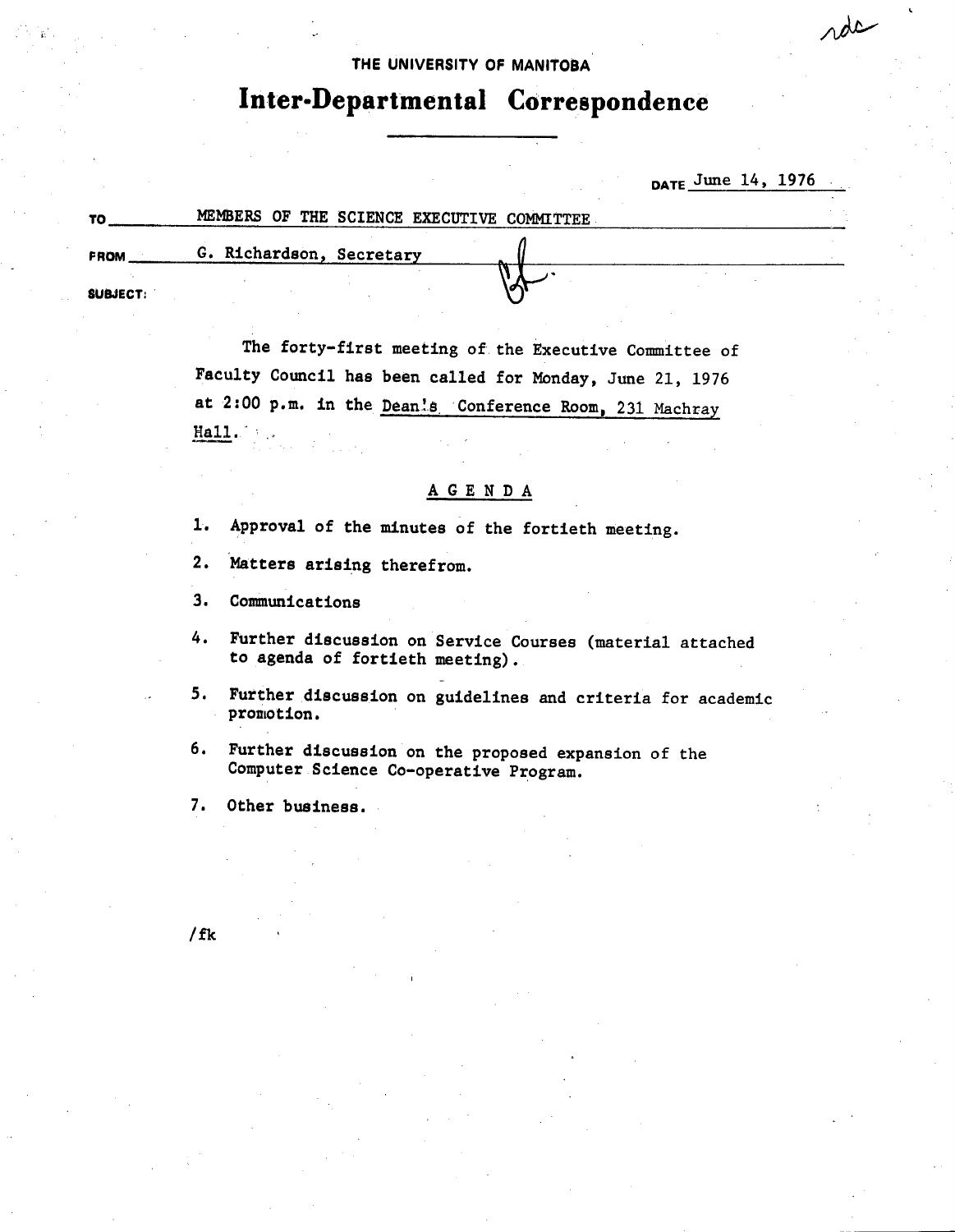June 25, 1976

rde

The Minutes of the Forty-First meeting of the Executive Committee of Faculty Council held on Monday, June 21, 1976 at 2:00 p.m. in the Faculty Conference Room. ce<br>•

Members Present: Dr. R.D. Connor, Chairman; Professors P.K. Isaac, N.E.R. Campbell, N. Davison, H. Duckworth, C.R. Platt, K. Subrahmaniam, A. Olchowecki, G.G.C. Robinson, D.N. Burton and Mr. G. Richardson.

#### $1.$ Approval of the minutes of the Fortieth Meeting.

The minutes of the Fortieth meeting were approved Campbell (Platt).

#### $2.$ Matters Arising Therefrom:

- $(i)$  The Chairman reported-that he had written to-the Senior Administration-aboutthis committee's ideas regarding-the-announcement of academic staff vacancies in the Bulletin. He has received no reply as yet.
- (ii) The Chairman requested the committee members' guidance with regard to the disposition of the extra half course in one of the Botany department's major programs. It was suggested by Dean-Campbell that this would be -looked-at bythe Biology. Curriculum Review Committee... This was agreed to by the members

#### $3.$ Communications

There were no communications.

4. Service Courses

> An explanation was given and several changes were made to the materiãl'received for 'the Fortieth meeting regarding service courses. In particular, course 7.225 'Geology for Engineers' should not have been put in column 2 and was deleted, course 2.335 was now taken by Science students and to the list of service courses given by the B.T.U. 71.131 and 71.132 were added. In the discussion that took place the Chairman indicated that the U.G.C. was concerned about the proliferation of courses and of "fixed" programs and had in fact already formally enquired into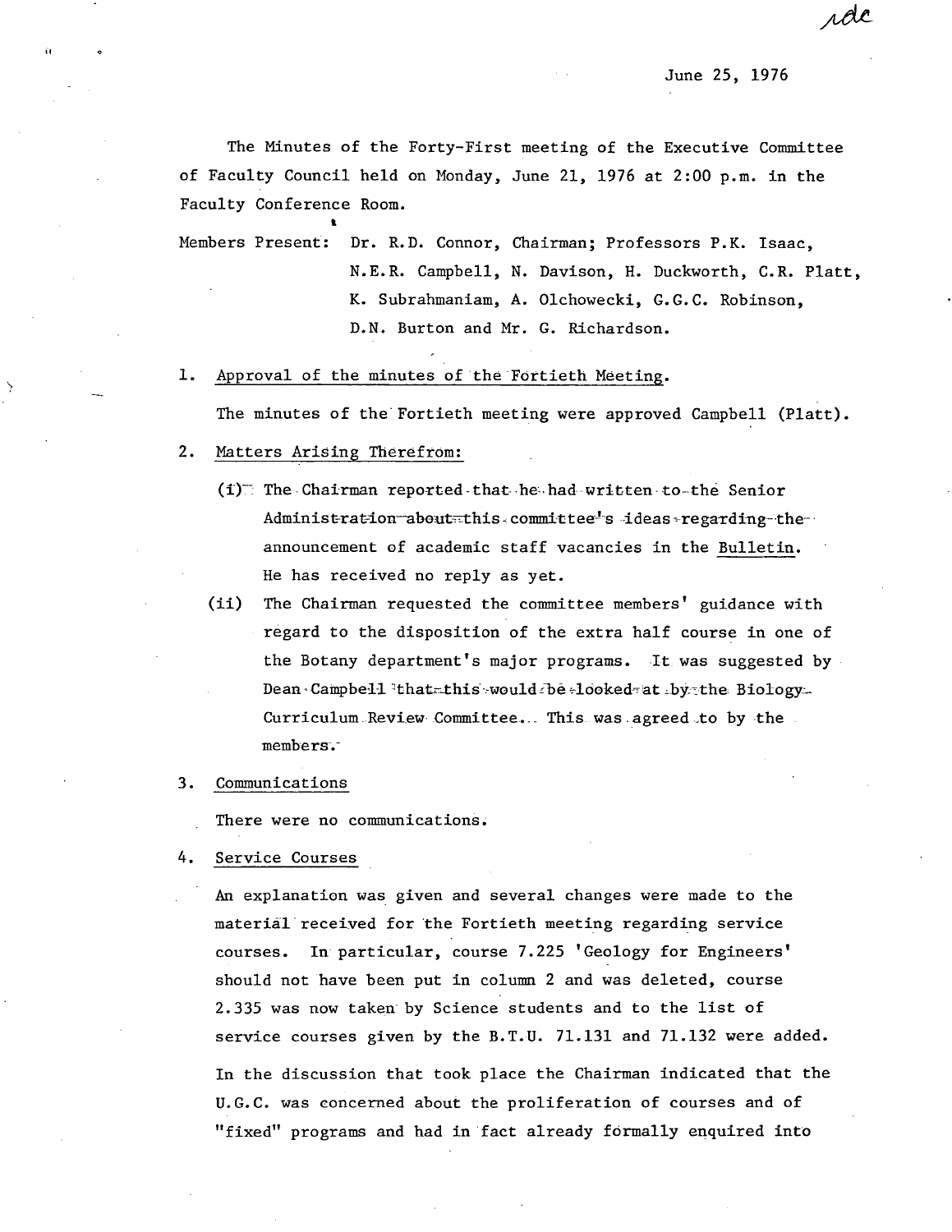such concerns in the Mathematics area. This has led to the formation of the Coish committee. The Chairman said that he and Dr. Coish had already met with the Chairman of the U.G.C. committee once regarding the Mathematics area and that he was likely to be meeting with them again in the Fall. Such being the case he wanted to be 'armed' with as much information as possible about many things, such as service courses. He concluded by saying that just recently the Senate Committee on Staffing Policy had been asked by Senate for a report on service courses. Depending on the outcome of this report he warned the committee on this faculty's vulnerability because of the large amount of service courses generated staff entitlements.

The members agreed with the Chairman's concerns. It was pointed out by Dr. Duckworth that such vulnerability enhanced this. faculty's reasons for having a stipulated first year program. Other members noting that Statistics had no service courses wondered why more departments couldn't •do the same, that **is,** have outside students take the regular departmental offered courses rather than specially' prepared courses. It was pointed out by the Chairman that this usually originated by a direct request to a department for a specific course, the reasons being that the regularly offered courses were not appropriate. Dr - Subrahmaniamstated that. Statistics courses were given by many other faculties which contributed to' the'situation of Statistics'not having any service courses.

This discussion concluded by agreement that the information gathered on the departments of Botany, Microbiology, Zoology and the B.T.U. would be forwarded' to Dean Campbell as Chairman of the Biology Curriculum Review Committee; Applied Mathematics, Computer Science, Mathematics and Physics forwarded to Dr. H. Coish as Chairman of the Committee to Survey the Mathematics Area, with the request that this information be considered in conjunction with their discussions. It was quite likely that consideration of the remaining departments would be taken up in the near future.

5. Academic Promotion Guidelines

The Chairman said that the unofficial guidelines for academic

-2-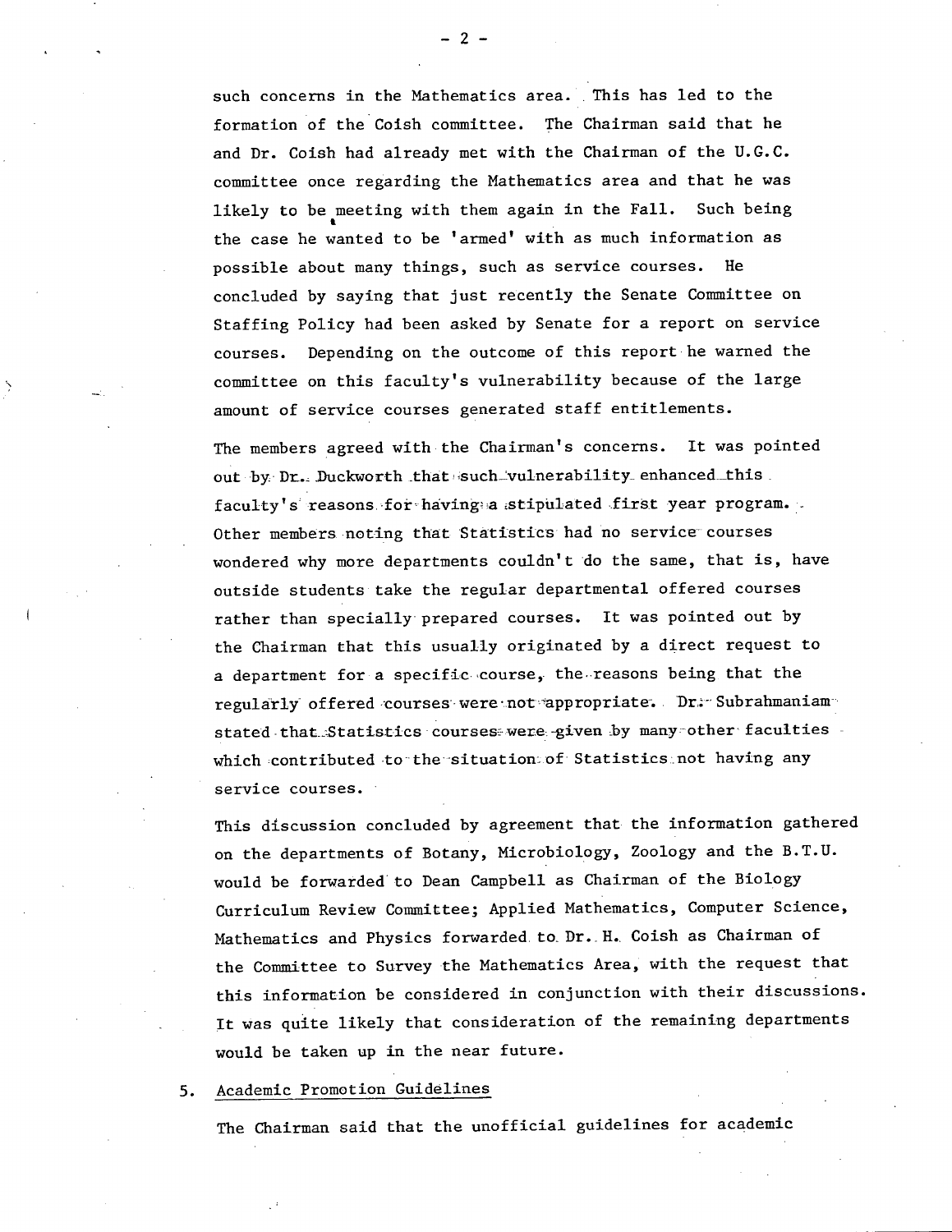promotion are what the faculty has followed for some years now. It had been assumed that the union contract would eventually spell out promotion criteria and these guidelines would then be discarded. However, when one considers how broad and general the union's guidelines would have to be in order to be used by the entire university, faculties are likely to retain their individual detailed criteria and use them together with any general university statement. Such being the case the Chairman wished to know whether or not the members thought that the guidelines should be widely distributed throughout the faculty for approval and acceptance at this time. He pointed out that there was much to be gained by having all the departments in the faculty operating under the same criteria and that if no statement-was-used-each area<sup>1</sup>s decision would-be open to challenge.

Dr. Davison said that current U.M.F.A. thinking implied that academic promotion could be gained through 'length of service' and that after an individual has spent seven years in a particular rank he should be promoted. This he felt was not a desirable criteria.

Dr. Duckworth felt that financial gain and promotion should be. separated. As is the case now that academic floors and salaries are increasing at about the same rate consequently it is difficult. for an individual member to move upward within his range. When it does come time for his promotion quite often a large sum of money is required to bring him up to the floor of the next rank. Several members foresaw a situation whereby 'faculties would be granted 'promotion pools' of funds from which they would have to pay for the costs of their promotions. The'Chairman pointed out that as far as he could recall, no one has ever been denied a promotion because of lack of funds.

There was general acceptance of the current guidelines and agreement that these should be endorsed by the Executive and recommended to Faculty Council for distribution to the departments. However several members wished to have certain words within the guidelines changed; especially in the wording for promotion to full professor.

-3-